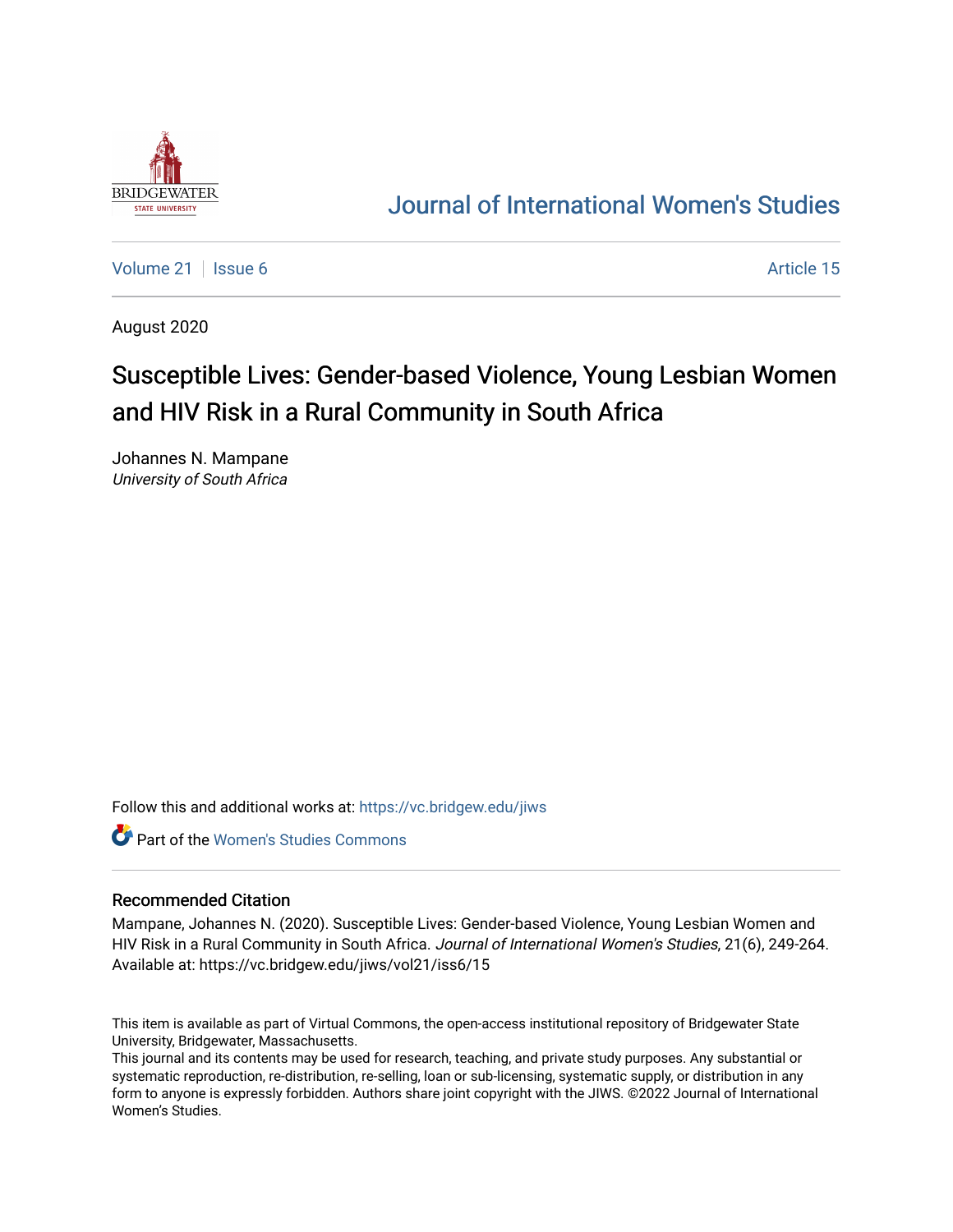#### Mampane: Gender-based Violence and HIV Risk in Rural South Africa

This journal and its contents may be used for research, teaching and private study purposes. Any substantial or systematic reproduction, re-distribution, re-selling, loan or sub-licensing, systematic supply or distribution in any form to anyone is expressly forbidden. ©2020 Journal of International Women's Studies.

# **Susceptible Lives: Gender-based Violence, Young Lesbian Women and HIV Risk in a Rural Community in South Africa**

By Johannes Ntshilagane Mampane<sup>1</sup>

#### **Abstract**

In South Africa, as in many parts of the world, lesbian women are still perceived to be immune from the risk of contracting HIV as compared to heterosexual women. However, the South African media has been inundated with reports on the scourge of gender-based violence (GBV) perpetrated against lesbian women and their consequent risk of acquiring HIV as a result of being raped (or gang raped). As a result of this situation, this study was conducted in March to July 2015 to explore and describe the experiences of young lesbian women regarding their susceptibility to GBV and HIV in a rural community in South Africa. The aim was to gain a better understanding of the dynamics involved in the relationship between GBV and HIV among these young women in order to inform policy and practice in the development of interventions. A phenomenological research design was adopted in this study. The findings of the study revealed that there were direct and indirect forms of GBV that exacerbated the susceptibility of these young lesbian women to the risk of contracting HIV. The study concluded that there was a need to implement community solidarity and social cohesion activities among members of the lesbian, gay, bisexual and transgender (LGBT) community in order to combat GBV and HIV in the communities that they live in.

*Keywords:* Gender-based violence, Young lesbian women, HIV risk, Phenomenology, Rural community, South Africa.

#### **Introduction**

Gender-based violence (GBV) is a global phenomenon. It is currently one of the major issues that frequently appear in socio-political agendas of many countries worldwide. For instance, the United Nations (UN) views GBV as one form of human rights violations and has listed gender equality as one of its 17 Sustainable Development Goals (SDGs) to transform the world by the year 2030 (UN, 2015). GBV is defined by United States Agency for International Development (USAID) as "violence that is directed at an individual based on their biological sex, gender identity, or perceived adherence to socially defined norms of masculinity and femininity. It includes physical, sexual, and psychological abuse; threats; coercion; arbitrary deprivation of liberty; and economic deprivation, whether occurring in public or private life" (USAID, 2014, p. 3). The most common forms of GBV in sub-Saharan Africa (SSA) in general, and in South Africa in particular, are mainly physical, verbal, sexual and emotional in nature (Yount, Krause & Miedema, 2017). GBV is primarily influenced by societal norms and disparate power relations

<sup>&</sup>lt;sup>1</sup> Johannes N. Mampane, PhD, is an Academic and a Researcher at the University of South Africa. His research interests lie in the fields of Gender, Health and Sexuality. He advocates for social justice, inclusivity, equality and diversity issues concerning marginalized, disenfranchised and minority populations in society.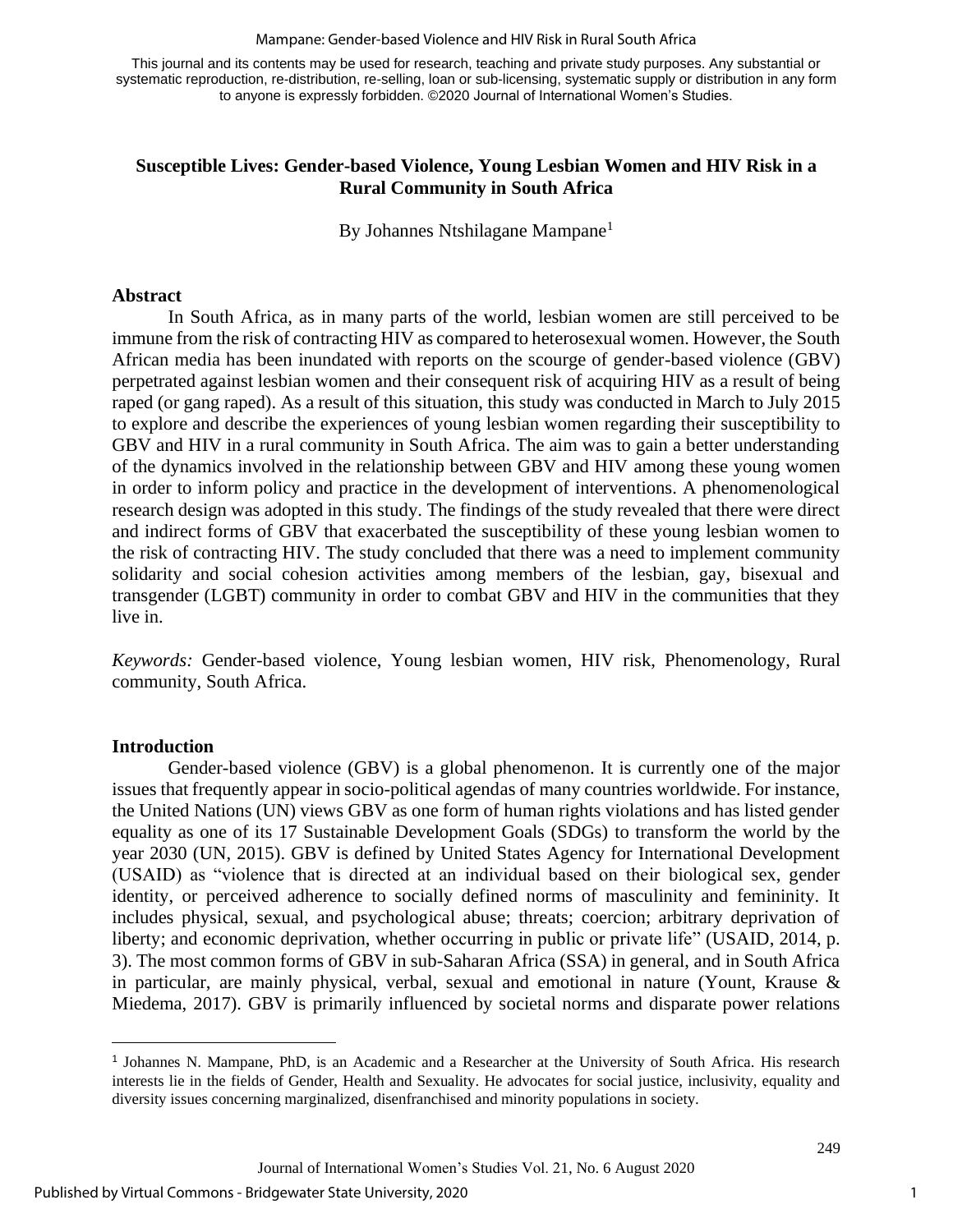whereby men are often viewed to be far more superior to females. As a result, women and girls are in most cases victims of GBV (Sikweyiya, Nduna, Shai & Jewkes, 2017).

According to the United Nations (UN), global statistics indicate that one in every three women has been beaten, forced into sex and/or abused in their lifetime (Lips, 2014). In South Africa, for instance, there are about 500 000 rapes, hundreds of murders and countless beatings against women every year (Martin, Kelly, Turquet & Ross, 2009; Mkhize, Bennett, Reddy & Moletsane, 2010). Lesbian women are also victims of GBV. Their susceptibility to GBV is higher than that of heterosexual women due to the fact that they are seen as dissidents who deviate from acceptable societal gender norms. Although the Constitution of South Africa prohibits discrimination of people on grounds of their sexual orientation, lesbian women continue to experience high levels of GBV in South African communities, especially sexual violence. There has been increasing incidents of the so-called 'corrective rape' phenomenon whereby lesbian women are raped (in most cases gang raped) by male perpetrators who believe that they can 'correct' or change the sexual orientation of these lesbian women into that of heterosexual women (Judge, 2018).

In rural South Africa, where the principles of patriarchy, heterosexism and heteronormativity are highly upheld, lesbian women experience double marginalisation due to the fact that they are women (sexism) and that they are lesbian (homophobia). Heterosexism refers to an automatic assumption and belief that everyone is and should be heterosexual, and that other sexual orientations are unhealthy, unnatural and a threat to the society (Szymanski & Henrichs-Beck, 2014). Heteronormativity on the other hand is an idea, dominant in most societies, that heterosexuality is the only normal sexual orientation, and that only sexual relations between men and women are acceptable (Duggan, 2017).

Hate crimes such as GBV which are perpetuated against the lesbian, gay, bisexual and transgender (LGBT) community are a global phenomenon, especially on the African continent where homosexuality is regarded to be 'un-African'. A hate crime, in the context of this study, is a criminal act motivated by prejudice, and committed against people because of their sexual orientation. According to Kotze and Bowman (2018), perpetrators of anti-homosexual hate crimes seek to harm, demean and dehumanise LGBT people because of their actual or perceived sexual orientation. The criminal act could be physical or verbal (i.e. hate speech) in nature. They include violent assaults, murder, rape, torture, destruction of property, threats of violence and other acts of intimidation (Breen, Lynch, Nel & Matthews, 2016). According to the Hate Crimes Act of 2000, enacted by the New York State legislature:

"Hate crimes do more than threaten the safety and welfare of all citizens. They inflict on victims incalculable physical and emotional damage and tear at the very fabric of free society. Crimes motivated by invidious hatred toward particular groups not only harm individual victims but send a powerful message of intolerance and discrimination to all members of the group to which the victim belongs. Hate crimes can and do intimidate and disrupt entire communities and vitiate the civility that is essential to healthy democratic processes" (Nel & Judge, 2008).

In many countries all around the world, where same-sex sexuality is decriminalised, there is still no legislation that is put in place to protect victims of anti-homosexual hate crimes. In South Africa for example, the National Prosecuting Authority reported that: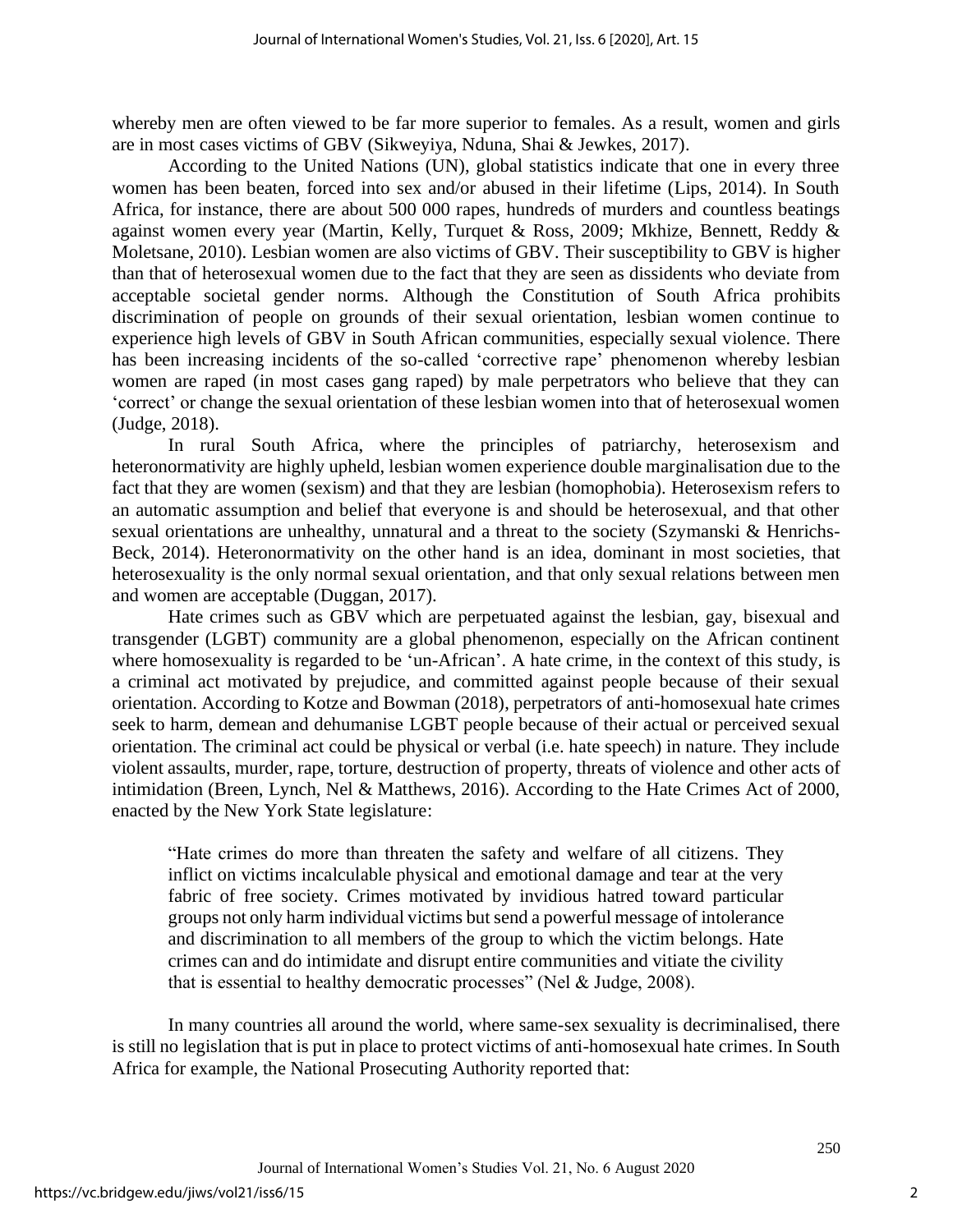"Whilst we are mindful of the fact that hate crimes–especially of a sexual nature– are rife, it is not something that the South African government has prioritised as a specific project" (Martin et al., 2009).

Basically, the statement above means that law enforcement agencies view hate crimes as not an urgent issue whilst many LGBT persons in South Africa remain victims of homophobic attacks and violent crimes including rape and murder. A national non-governmental organisation advocating for human rights of the LGBT community in the country, OUT LGBT Well-being, reported that 10 percent of LGBT people have been victims of sexual violence and homophobic attacks in Gauteng province alone (OUT LGBT Well-being, 2010). The country has nine provinces in total. It is revealed that many incidents of homophobic attacks and rape have gone unreported because in most instances the victims fear further harassment, humiliation and abuse by law enforcement officers and health care workers, although the Minimum Standards on Services for Victims of Crime and Violence clearly prohibits discrimination of victims on grounds of their sexual orientation (OUT LGBT Well-being, 2010). Although many cases of hate crimes against the LGBT community have gone unreported, Mkhize et al. (2010) mention some of the known cases of young lesbian women who have fallen victim to GBV in the country:

- Motshidisi Pascalina Melamu, aged 21 years old, from Evaton in Gauteng province, was raped, murdered and body mutilated on 18 December 2015.
- Zoliswa Nkonyana, aged 18 years, from Khayelitsha in Cape Town, was murdered on 4 February 2006.
- Madoe Mafubedu, was raped and stabbed to death on April 2007.
- Sizakele Sigasa, aged 34 years, from Meadowlands in Soweto, was raped, tortured and murdered on 7 July 2007.
- Salome Massoa, aged 23 years, from Meadowlands in Soweto, was raped, tortured and murdered on 7 July 2007.
- Thokozane Qwabe, aged 23 years, from Ezakheni, Ladysmith in KwaZulu-Natal, was stoned and murdered on 22 July 2007.
- Eudy Simelane, aged 31 years, from Kwa-Thema in Springs, was raped and murdered on 28 April 2008.
- Khanyiswa Hani, aged 25 years, from New Brighton in Port Elizabeth, was stabbed and murdered on 26 May 2008.
- Daisy Dube, in her 20s, from Yeoville in Johannesburg, was shot and murdered on 2 June 2008.
- Sibongile Mphelo, aged 21 years, from Strand in Cape Town, was raped, her vagina cut off, shot and murdered on 20 June 2008.
- Girly Nkosi, aged 37 years, from Kwa-Thema in Springs, was stabbed and murdered on 22 June 2009.

Generally, GBV, especially rape, has been identified as one of the major risk factors for HIV infection. However, many studies on lesbian women have not addressed the link between GBV and HIV among this sexual minority group. Studies on the link between GBV and HIV have focused mainly on heterosexual women and overlooking lesbian women. In addition, studies on lesbian women in South Africa have focussed more on lesbians in urban areas rather than rural areas. The latter is attributed to the conservativeness of rural areas where most lesbian women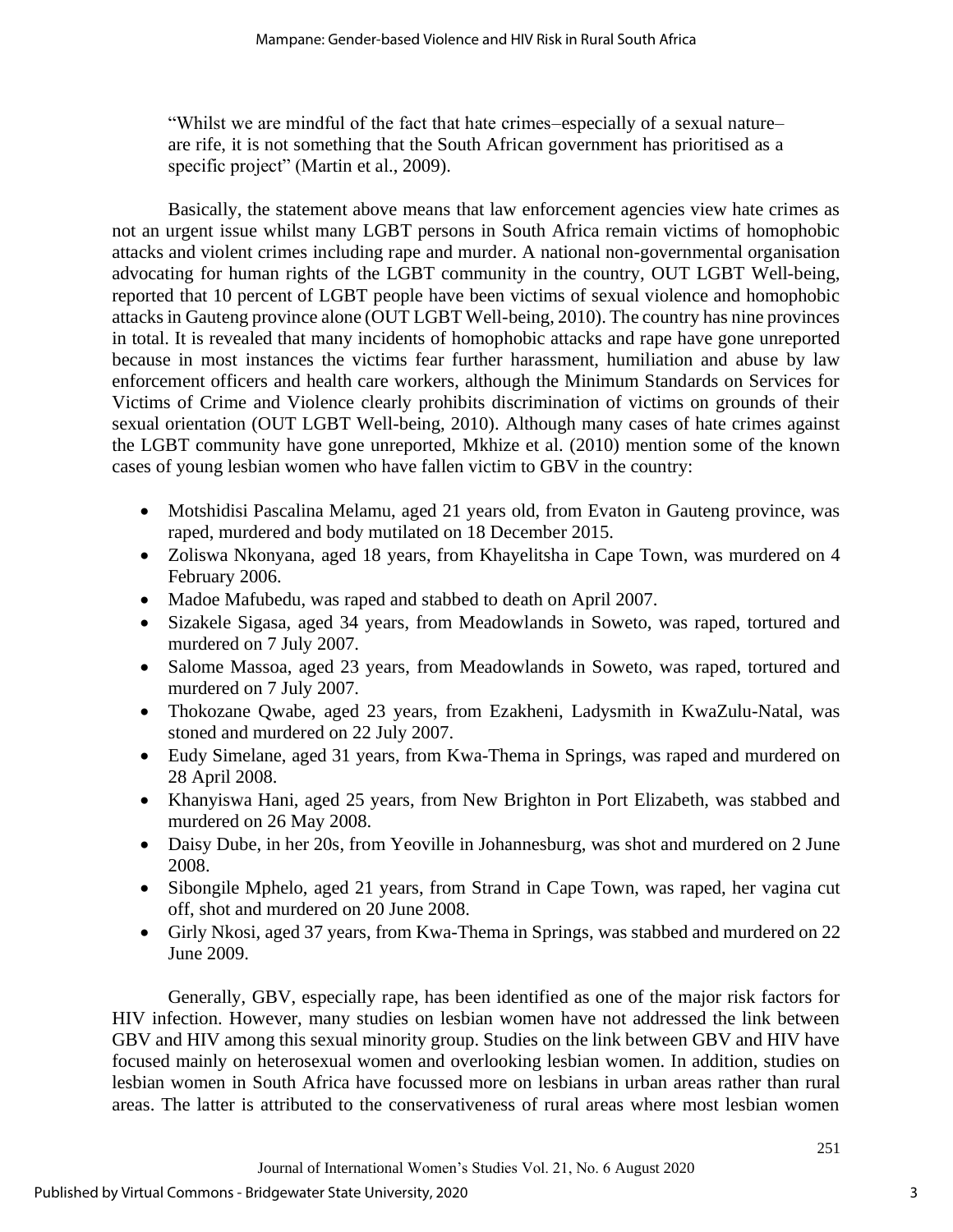choose to conceal their sexual orientation to avoid being victims of GBV. Therefore, this present study seeks to fill in these research gaps. In relation to HIV, it is worth noting that HIV in South Africa is seen as an urban problem rather than a rural one, which results in a misconception that people in rural areas are immune from the epidemic, especially lesbian women who are perceived to be non-sexual.

### **Purpose and aim of the study**

The purpose of this study was to explore and describe experiences of young lesbian women regarding their susceptibility to GBV and HIV in a rural community in South Africa. The aim was to gain a better understanding of the dynamics involved in the relationship between GBV and HIV in these young women in order to inform policy and practice in the development of interventions.

#### **The research setting**

This study was conducted in a rural community comprised of rural villages in North West province in South Africa. The province is one of the poorest provinces in the country with more than half of people living in rural areas (Statistics South Africa, 2016). Rural areas are usually associated with strict traditional values, rigid cultural norms and strong religious beliefs which promote the subordination of women and thereby encouraging GBV. The latter situation inevitably makes rural women to become susceptible to HIV infection. It is also worth noting that the conservativeness of rural areas prohibits lesbianism. As a result, lesbian women in rural areas are highly marginalised and are prone to GBV and consequently HIV risk.

# **Theoretical framework**

The syndemics theory is used to frame the argument of this paper. The theory was conceptualised in the 1990s by American medical anthropologist Merrill Singer in order to study the interrelationships of epidemics in populations, particularly the link between substance abuse, violence and AIDS (SAVA). The term 'syndemics' originates from the combination of two terms, namely, 'synergy' and 'epidemic'. According to Singer (2009), syndemics theory refers to high rates of health risks which interact together in a synergistic manner to result in excess burden of disease. In the context of this study, this synergy refers to the interrelationship between GBV and HIV. Douglas-Vail (2015) concurs that syndemics theory refers to two or more afflictions that interact synergistically to contribute to excess burden of disease. According to Singer, Bulled, Ostrach & Mendenhall (2017), syndemics in a population are often aggravated by poor living conditions, health disparities and social injustices. Against this backdrop, it is significant that the interrelationship between GBV and HIV among populations, in this case young lesbian women, is understood within the biopsychosocial model of health. The latter refers to biological factors (e.g. gender or sex), psychological factors (e.g. identity or behaviour) and social factors (e.g. norms or culture) that exacerbate the susceptibility of young lesbian women to GBV and HIV (Singer et al., 2017). In this light, the syndemics theory is best suited to understand the dynamics involved between GBV and HIV risk in young lesbian women in a rural community in South Africa.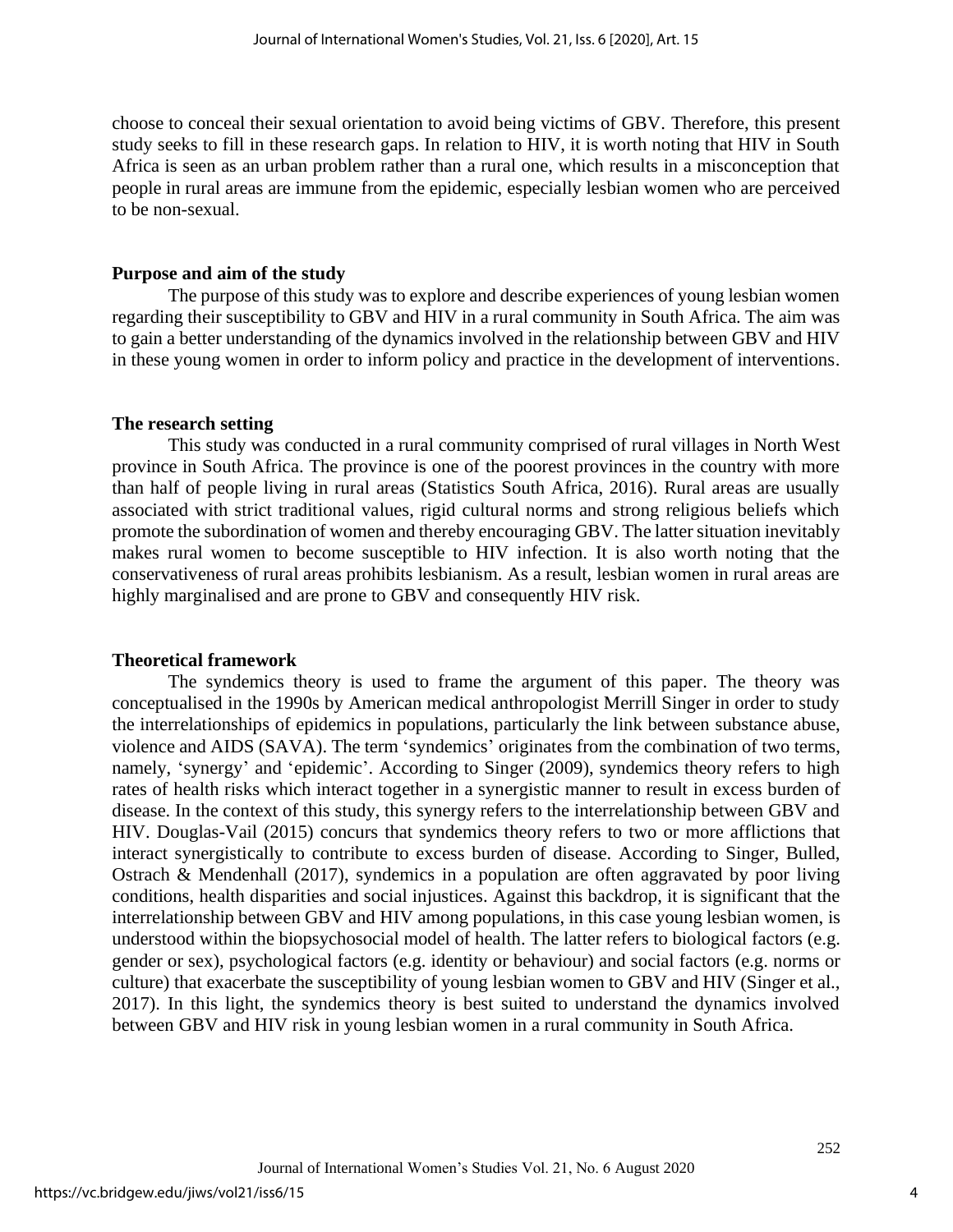#### **Method**

A phenomenological research design was adopted in this study. The aim of phenomenology, according to Streubert and Carpenter (2011), is to describe the lived experiences of human beings and to explore the possible hidden meaning behind those experiences. In this regard, the phenomenological approach was best suited to accomplish the purpose and aim of this study, i.e. to explore and describe experiences of young lesbian women regarding their vulnerability to GBV and HIV in a rural community in South Africa. Phenomenology is primarily concerned with describing ways in which human beings make sense of what they experience in their day-to-day lives as individuals and in interaction with others. According to Smith, Flowers and Larkin (2009), the phenomenological approach involves the 'bracketing' of one's preconceived ideas as well as prior knowledge in order to allow participants to speak for themselves, in their own words, concerning their own lived experiences. The process of 'bracketing', which is based on Husserlian transcendental phenomenology, ensures that the true phenomenon under investigation is not influenced by the researcher (Grove, Burns & Gray, 2013). Husserlian transcendental phenomenology is defined as "a scientific study of the appearance of things, of phenomena just as we see them and as they appear to us in consciousness…returning to the self to discover the nature and meaning of things as they appear and in their essence" (Moustakas, 1994, p. 26, 49). In this light, the researcher put in abeyance his presuppositions and predispositions about the study during data collection and analysis in order to preserve data in its purest form. This means that the researcher refrained from being subjective and remained objective throughout the study, and was not influenced by his personal views, values and beliefs regarding the phenomenon under investigation.

# **Data collection**

Data for this study was collected over a period of five months from March to July 2015 while the researcher was conducting his doctoral study on sexual minority groups that are at risk of HIV infection in a rural community in South Africa. Eight young lesbian women were recruited through purposive and snowball sampling techniques to participate in the study. These lesbian women were recruited through their social networks and friendship circles. Data was collected through two focus group discussions (FGDs) and eight individual in-depth interviews (IDIs). According to Roller and Lavrakas (2015), FGDs and IDIs are the most common methods of data collection in qualitative research. These data collection methods were used in this study because of their effectiveness in stimulating dialogue between the researcher and participants in order to explore and describe the experiences of the participants (Streubert & Carpenter, 2011). FGDs were used to explore and describe broad topics on the subject under investigation whereas IDIs were used for more sensitive, private and confidential information. In this regard, themes which emerged from the FGDs that were of interest to the researcher and relevant to the study were further probed in the IDIs. The inclusion criteria for these young lesbian women was that they should be aged 18-35 years so that they should be able to provide their own informed consent to participate in the study. This age cohort was chosen because the South African legal framework defines young people or youth as individuals who fall under this age group (National Youth Policy, 2015). To ensure the diversity of the experiences in the study, the researcher sampled young lesbian women with different socio-demographic characteristics in terms of age, level of education, occupation, monetary income and religion. Although the researcher was able to recruit only eight lesbian women, it is worth noting that in qualitative research the sample should be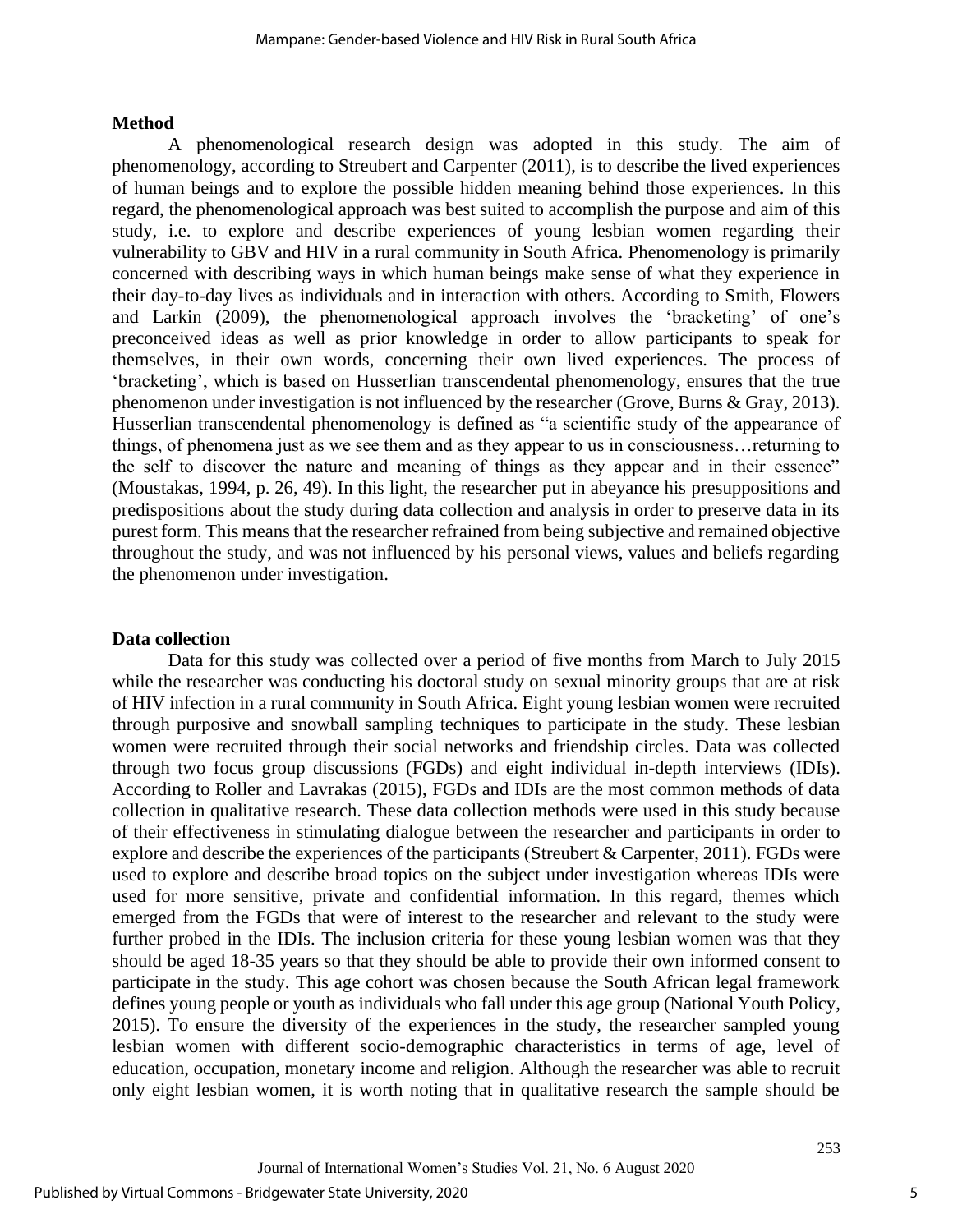chosen based on how appropriate the participants are in relation to the purpose and aim of the study. Furthermore, qualitative research does not depend on statistical representativeness, however, the researcher should ensure data saturation to the point that no new information is emerges from the participants (Roller & Lavrakas, 2015).

A "grand tour" question was asked to all the participants. The question asked was:

"Could you please share with me your experiences regarding your sexual orientation as well as your vulnerability to GBV and the consequent risk of contracting HIV in this community?"

The researcher then probed further to elicit relevant information and to pursue more information pertaining to the study. The researcher used the interview strategy of "funnelling", which Minichiello, Aroni and Hays (2008) describe as the process of starting an interview with a broad general question and thereafter continuing to narrow the discussion using more specific questions which ask directly about the issues that are relevant to the study. The FGDs and IDIs were conducted in English and the local language spoken in the area (Setswana). For precision and accuracy reasons, the FGDs and IDIs were recorded using an audiotape in order to capture the dialogue between the researcher and the participants verbatim. In some cases, follow-up IDIs were scheduled with participants to clarify the information previously supplied and to further obtain new information. The FGDs and IDIs were conducted in a quiet, private and remote space in the car of the researcher. The two FGDs lasted for approximately ninety minutes each whereas the eight IDIs lasted for about sixty minutes each. The conversations between the researcher and the participants were later transcribed verbatim and those conducted in Setswana were translated into English.

# **Data trustworthiness**

Polit and Beck (2014) propagate that in order to maintain the trustworthiness of data in a study, four criteria need to be taken into consideration, namely, (1) credibility, (2) transferability, (3) dependability and (4) confirmability. These criteria were used similarly to another study which was conducted among gay men in the same rural community in South Africa (Mampane, 2017b).

*Credibility* refers to the correctness and truthfulness of the data supplied by the participants (Polit & Beck, 2014). The researcher established the credibility of the data by sharing the transcripts of the interviews with the participants to confirm and verify whether the transcripts were a true reflection of what the participants meant.

*Transferability* refers to the degree to which the findings of a study can be applied to other contexts or settings (Polit & Beck, 2014). The researcher established the transferability of this study by using purposive sampling where he deliberately selected participants who he knew would provide rich and relevant information pertaining to the study. In addition to purposive sampling, the researcher also used snowball sampling where participants referred the researcher to other possible participants who could provide rich and relevant information. Because young black lesbian women have common experiences in the communities that they live in, there is a possibility that the study would yield similar findings if applied in other contexts or settings.

*Dependability* refers to the consistency and stability of the data supplied by the participants (Polit & Beck, 2014). The researcher established the dependability of the study by documenting

6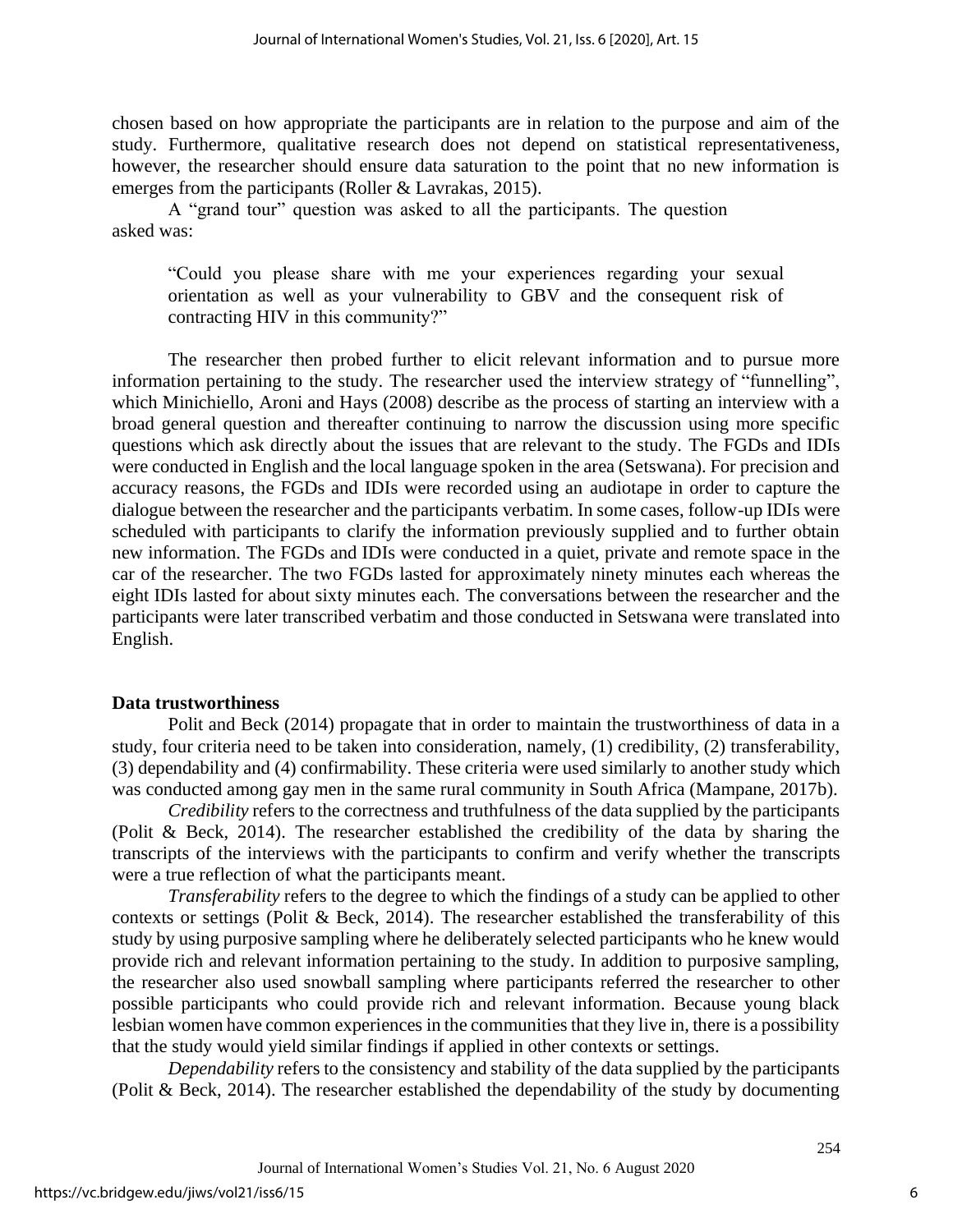authentic accounts of the participants. Due to the fact that the researcher is an experienced researcher in the field of sexual minorities and HIV in the area, the participants were able to identify with the researcher and were comfortable to discuss their knowledge, experiences and perceptions with someone who understood their context and perspective. Therefore, the study participants trusted the researcher with the information they provided and felt at ease to communicate with someone who was an insider rather than an outsider. Moreover, the insider role of the researcher increased the consistency and stability of the data because he could identify with the issues the participants raised.

*Confirmability* refers to the degree to which the findings of the study could be confirmed or substantiated by others (Polit & Beck, 2014). To ensure confirmability in the study, the researcher used the concept of triangulation by comparing and matching the responses of the participants to see if they corroborated each other. In addition, the researcher triangulated the findings of the study with previous studies done on the topic of lesbian women and HIV risk.

#### **Ethical considerations**

According to Brink, Van Der Walt and Van Rensburg (2014), all research involving human subjects should be conducted in accordance with the following three fundamental ethical principles:

#### *Respect for persons*

Respect for persons incorporates two ethical principles. The first principle is respect for an individual's autonomy, which requires that those who are capable of deliberation about their personal choices should be treated with respect for their self-determination. The second principle is the protection of persons with impaired or diminished autonomy, which requires that those who are dependant or vulnerable should be afforded security against harm or abuse. In this regard, participants were not forced to answer questions that they did not want to answer. Moreover, they were allowed to discontinue their participation in the study if they wished to do so without being penalised.

# *Beneficence*

Beneficence refers to the ethical obligation to maximise benefits and minimise harms when working with human subjects. The principle contends that the risks of the research should be reasonable in light of the expected benefits, that the research design be sound, and that researchers should be competent with regard to both conducting research and safeguarding the welfare of their subjects. Due to the sensitivity of talking about experiences of GBV and the risk of HIV infection, the researcher was ready to refer participants for debriefing sessions at the Centre for Applied Psychology within the University of South Africa.

#### *Justice*

Justice refers to the ethical obligations to treat each person in accordance with what is morally right and just. There must be equitable distribution of burdens and benefits of research participation. For instance, the research participants should be recruited with the aim that the research will be beneficial to them and not merely because they can provide the answers that the researcher seeks to establish. The right to privacy is also another variable in ensuring justice to the participants in a research study. Meaning that participants have the right to determine the extent to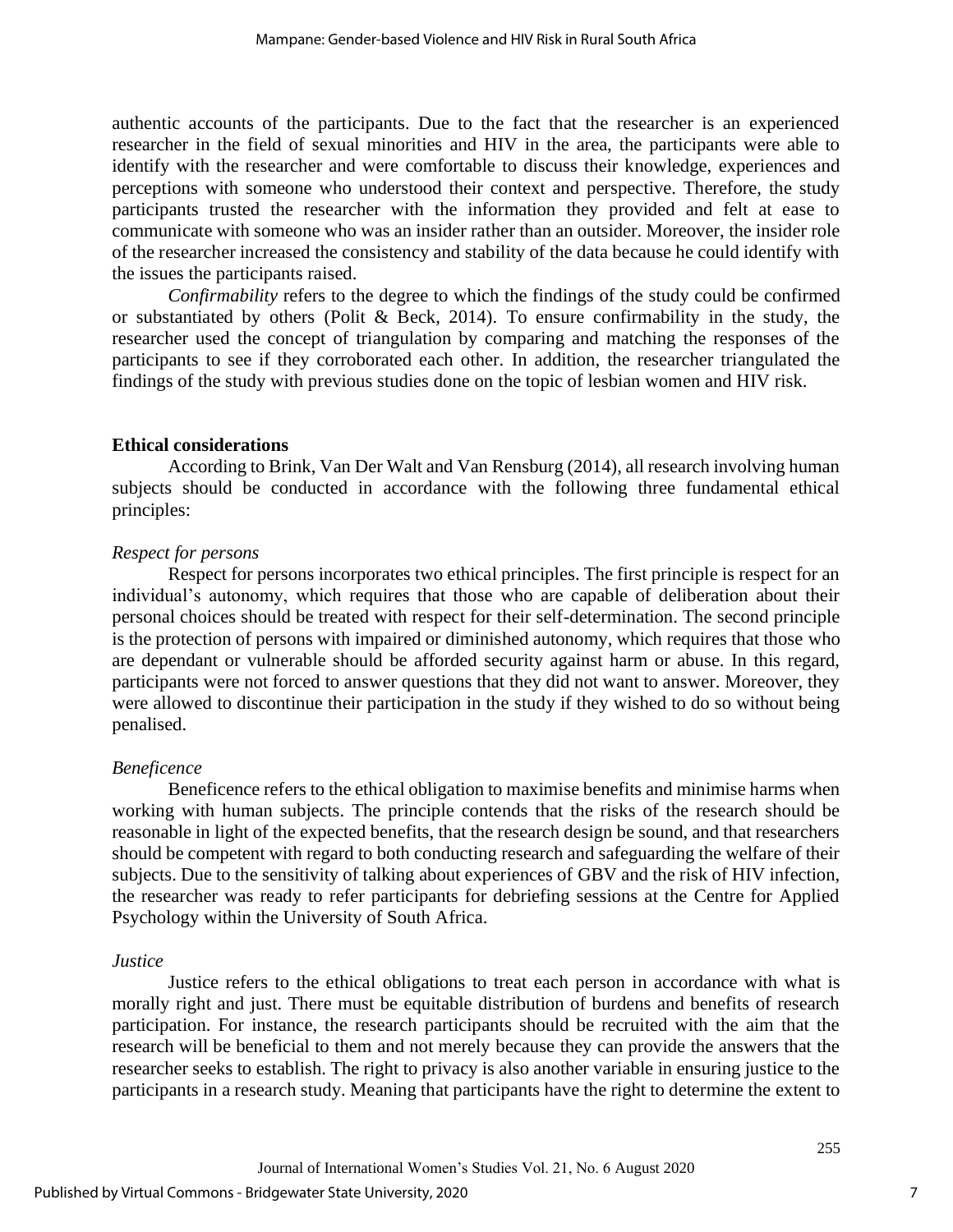which private information is shared or withheld during the research process. The participants were required to sign consent forms to agree to be interviewed and tape recorded. Their confidentiality and anonymity were ensured through the use of pseudonyms instead of their real names, and the interviews were conducted in a private space.

# **Findings and discussion**

| Pseudonym        | Age | <b>Education</b>    | Occupation              | Table 1: Socio-demographic characteristics of the participants<br><b>Income</b><br>per | <b>Openly</b>  | <b>Religion</b> |
|------------------|-----|---------------------|-------------------------|----------------------------------------------------------------------------------------|----------------|-----------------|
|                  |     | level               |                         | Month (ZAR -<br><b>African</b><br><b>South</b><br><b>Rand</b> )                        | lesbian        |                 |
| YLW1             | 19  | Middle<br>school    | Unemployed              | None                                                                                   | N <sub>o</sub> | Christian       |
| YLW2             | 21  | Secondary<br>school | <b>Street</b><br>vendor | R500                                                                                   | Yes            | <b>Baptist</b>  |
| YLW3             | 22  | Primary<br>school   | Unemployed              | None                                                                                   | N <sub>0</sub> | Anglican        |
| YLW4             | 25  | Secondary<br>school | Unemployed              | None                                                                                   | Yes            | Christian       |
| YLW <sub>5</sub> | 25  | Secondary<br>school | Unemployed              | None                                                                                   | N <sub>o</sub> | Catholic        |
| YLW <sub>6</sub> | 28  | Primary<br>school   | Shopkeeper              | R1800                                                                                  | Yes            | Presbyterian    |
| YLW7             | 30  | Secondary<br>school | Farm worker             | R <sub>2500</sub>                                                                      | Yes            | Methodist       |
| YLW8             | 32  | College             | Teacher                 | R <sub>15</sub> 000                                                                    | Yes            | Catholic        |

# **Table 1: Socio-demographic characteristics of the participants**

# **Themes and sub-themes**

Two themes and five sub-themes of GBV emerged from the data collected in this study. Table 2 below denotes the themes and sub-themes that emerged during data analysis:

| <b>Themes</b>       | <b>Sub-themes</b>        |  |  |  |
|---------------------|--------------------------|--|--|--|
| <b>Direct GBV</b>   | Physical GBV             |  |  |  |
|                     | <b>Sexual GBV</b>        |  |  |  |
|                     | <b>Emotional GBV</b>     |  |  |  |
| <b>Indirect GBV</b> | <b>Community GBV</b>     |  |  |  |
|                     | <b>Institutional GBV</b> |  |  |  |
|                     |                          |  |  |  |

# **Table 2: Themes and sub-themes**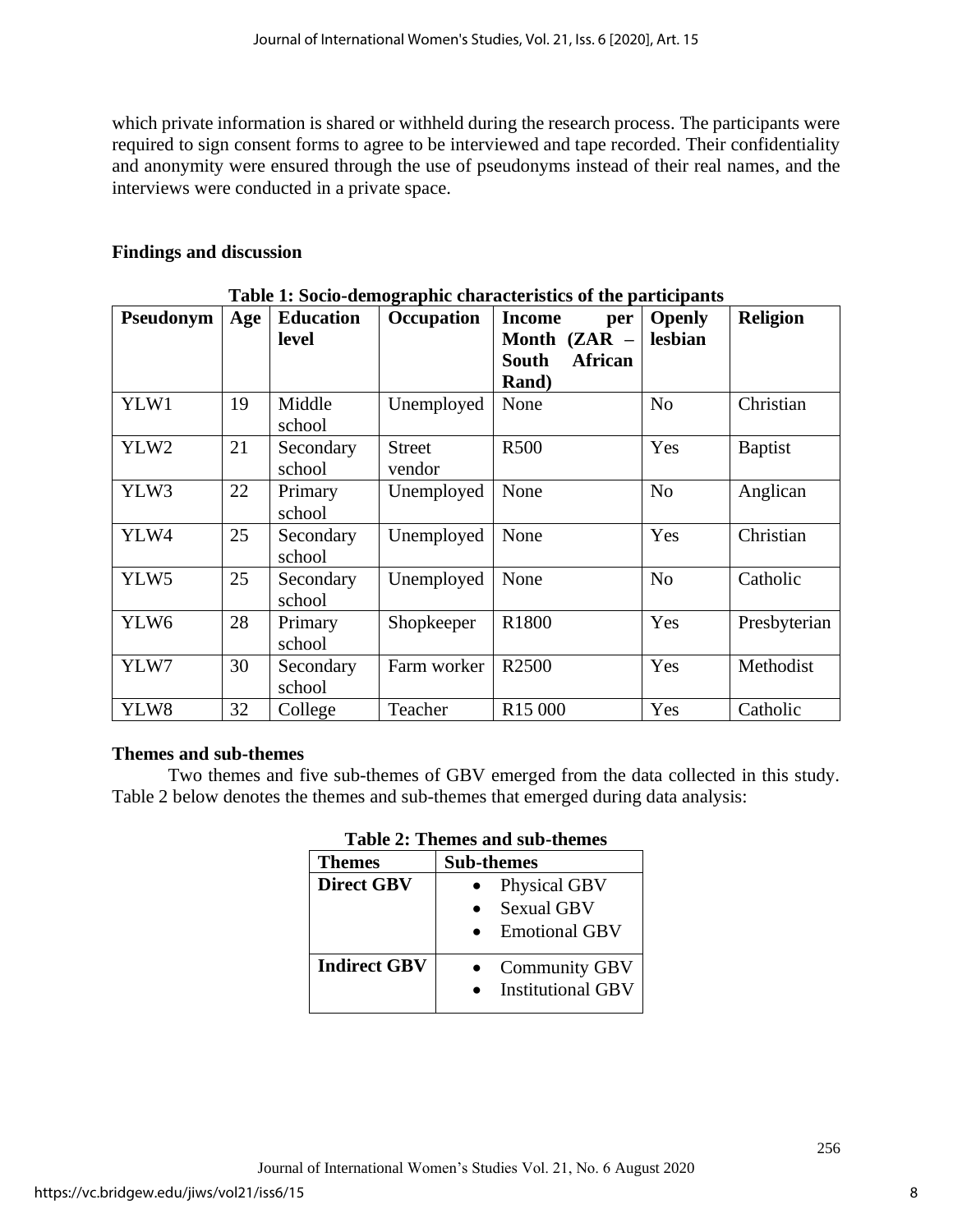# **Direct GBV**

Direct GBV in the context of this study refers to violence that is occurs in close relationships that lesbian women have with people they interact with on a daily basis. This includes physical, sexual and emotional GBV.

# *Physical GBV*

Most of the participants responded that they often experienced physical GBV from men in their community, including men from their families and relatives. This was apparent in the following responses:

*"My brother once caught me kissing and fondling with my girlfriend in my room, he then told my father who became angry and beat us until we were bruised and we fled to my grandmother's place"* (YLW2).

*"I am from a strong Christian family where lesbianism cannot be tolerated, once my family found out that I was a lesbian they reported me to the church elders who congregated and beat me up with a sjambok because they said I was a demonised and rebellious child"* (YLW1).

*"There was this boy from my neighbourhood who used to tease me and even swear at me because I was a lesbian, one day I retaliated and hit him with a stone…he then called his friends and they ganged up on me and assaulted me to the point that I was hospitalised"* (YLW5).

*"My uncle's neighbour told him that I'm a lesbian and he got angry and he physical assaulted me"* (YLW3).

*"I was at a tavern and this guy wanted to have sex with me and when I refused and told him that I'm a lesbian he hit me in the face with a bottle of beer. My face was scratched and I was bleeding heavily"* (YLW7).

These findings are consistent with a study conducted in rural Lesotho by Poteat, Logie, Adams, Mothopeng, Lenoba, Letsie and Baral (2015) in which they also found increasing cases of physical GBV among their participants. This physical abuse was also mainly perpetrated by male members of their participant's families, relatives and community. According to the study conducted by Higgins, Hoffman and Dworkin (2010), there is a correlation between physical GBV perpetrated against women and HIV. These researchers argue that women who are usually physically abused are also likely to be victims of sexual violence which puts them at risk of HIV. These findings are also consistent with a study conducted by Mampane (2016) among physically abused HIV-positive women in a rural community in South Africa.

# *Sexual GBV*

The participants in this study concurred that the 'corrective rape' phenomenon was rife in their community and that this phenomenon potentially put them at risk of contracting HIV. Some of the participants reported that: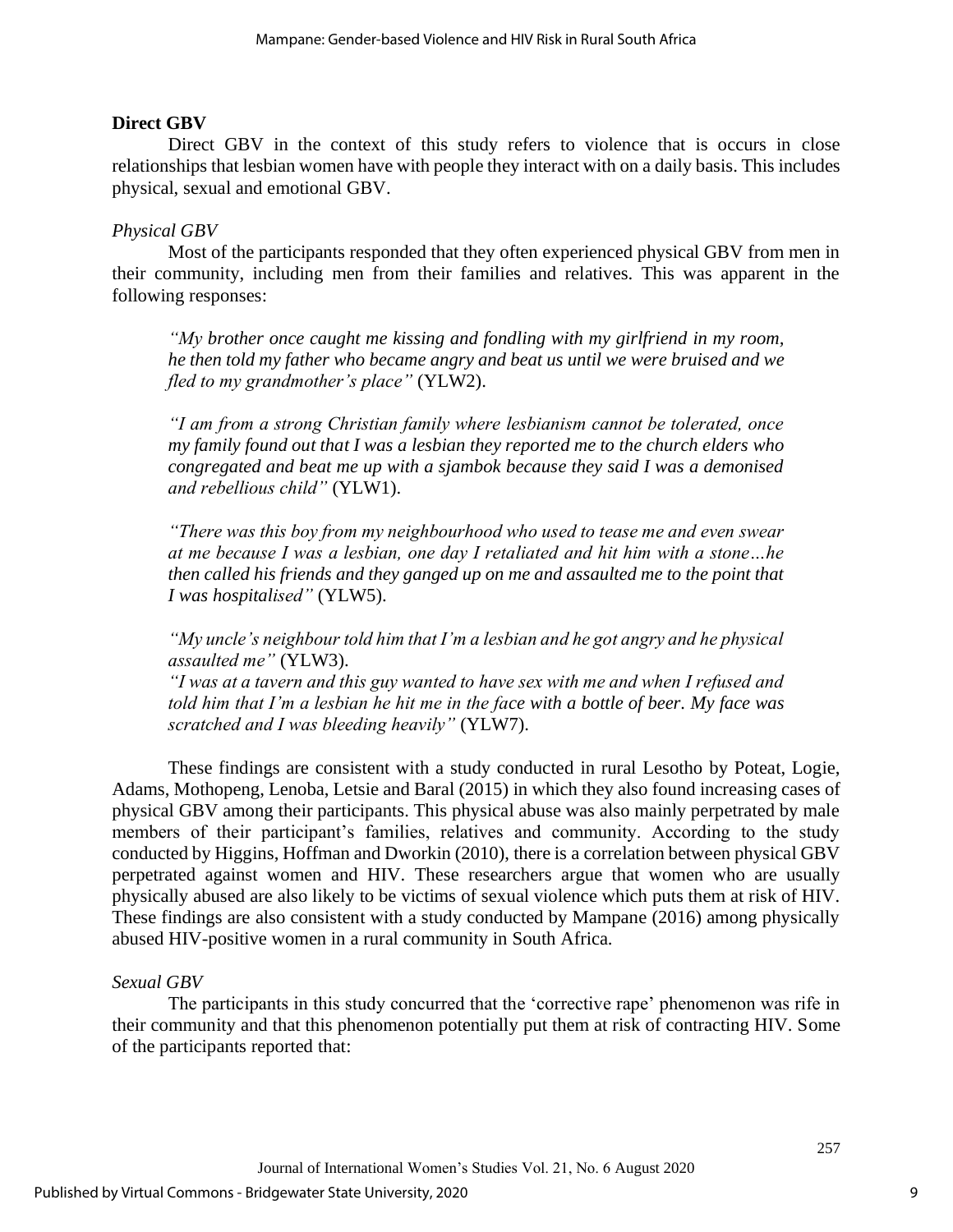*"My lesbian girlfriend was gang raped by three guys from another village and she contracted HIV…they said they wanted to cure her from lesbianism"* (YLW7).

*I'm dating this married woman and her husband always subject her to what we call 'marital rape'…he's a Casanova and I'm afraid that he's going to give her HIV"* (YLW4).

*"I am now HIV-positive because I got it from my ex-boyfriend who used to sexually abuse me. I used to have a relationship with him just to hide my lesbian sexuality from my family but now I'm out of the closet. He was a womaniser and used to force me to have sex with him although I didn't want to…he's the only guy I've ever had sex with and of course it is him who infected me…he now has full-blown AIDS and he's on his death bed"* (YLW6).

These testimonies corroborate research that has been done worldwide on the close link between coercive sex and HIV. Due to increasing instances of homophobic attacks on lesbians in South Africa, many are involved with men in order to hide their true sexual orientation in fear of being stigmatised. Therefore, the fact that they have sex with both men and women exacerbates their susceptibility to HIV infection. Moreover, because of their sexuality, many are prone to intimate partner violence (IPV) which research has identified as one of the major drivers of the HIV epidemic worldwide, especially on the African continent. Those lesbians who are married to men or who have boyfriends for reasons of concealing their sexual orientation, research by Maleche and Dey (2011) revealed that consensual sex is assumed within marriage and relationships which automatically means that marital rape or relationship rape is not a crime. This situation inevitably puts many lesbian women at risk of acquiring HIV. Morgan, Kheswa and Meletse (2009), in their book entitled "Creating memory: documenting and disseminating life stories of LGBT people living with HIV in South Africa", show that many young lesbian women who are victims and survivors of GBV have contracted HIV through incidents of being raped or gang raped.

# *Emotional GBV*

Most of the participants in this study indicated that they are in many cases emotionally distressed because of the volatile nature of the environment they live in which is attributed to homophobia. As a result, many resort to substance abuse, particularly alcohol and cannabis (marijuana). Some reported that:

*"I get high in order to be able to mingle with people without me fearing that they may judge me because of my sexual preference"* (YLW4).

*"When I was at school I used to smoke dagga a lot and also bought it for my friends so that they could accept me for who I am"* (YLW2).

*"I must confess that in few occasions I passed out from alcohol and I found myself in bed with a guy from the tavern and I don't remember what happened to the point that I got there"* (YLW3).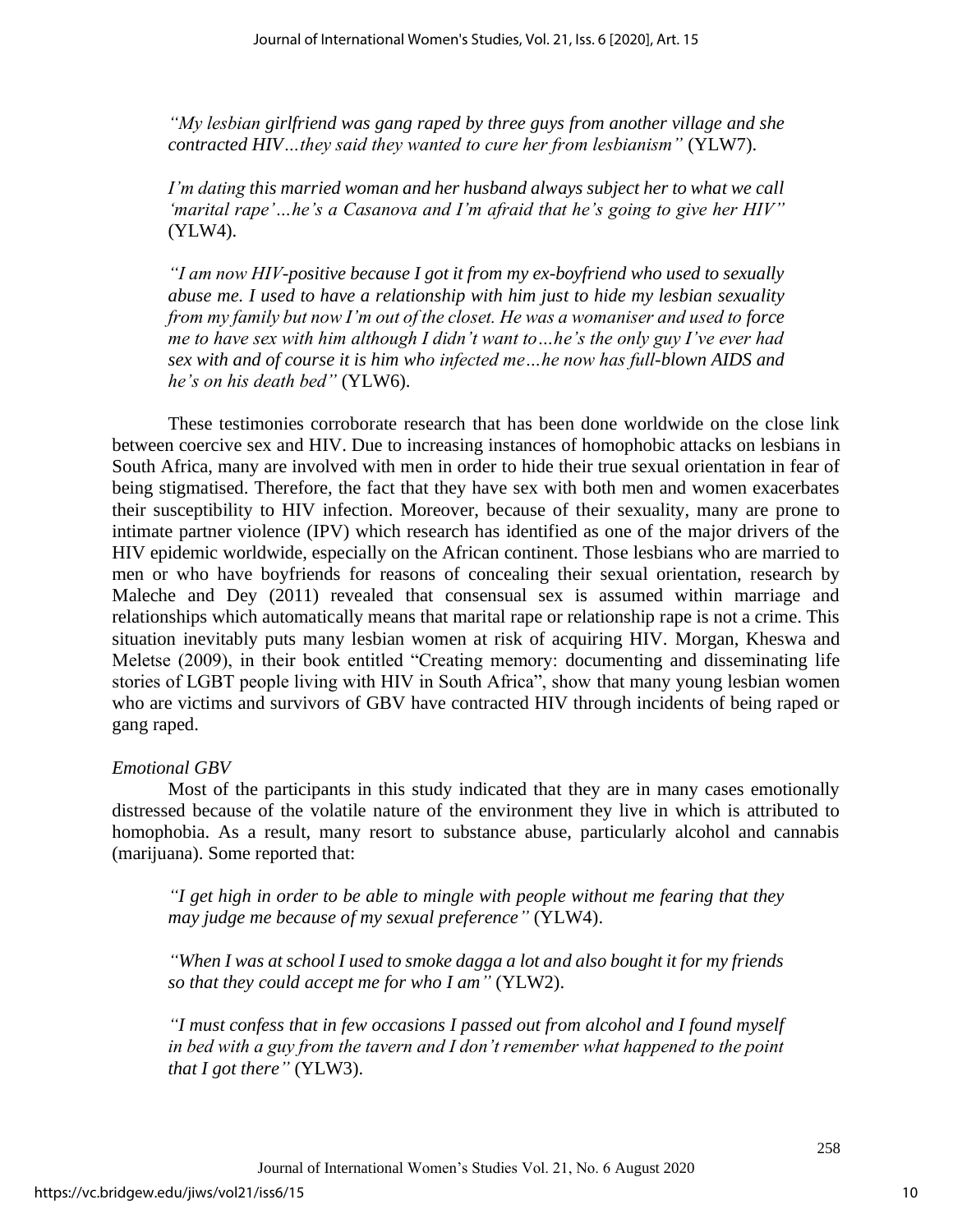*"There are these group of guys who target us lesbians at taverns and they put drugs in our beers so that they can sleep with us because they say we are virgins so they want break our virginity"* (YLW6).

Research worldwide has found that members of the LGBT community, including lesbians, are prone to substance abuse due to their marginalisation in society. This situation in turn creates mental health problems for them. In South Africa, alcohol and substance abuse rank among the highest in the world. According to Chersich and Rees (2008), alcohol abuse in South Africa is prevalent among the Black population living in impoverished communities such as rural areas, and incidents of heavy drinking occur mainly during weekends when people are not working. Research worldwide has identified alcohol and substance abuse as major risk factors for HIV infection. This is because a person who is under the influence of alcohol may not take precautionary measures when engaging in sex. This is because in many instances alcohol suppresses their likelihood to use condoms or if they are used there is a possibility that they may not be used correctly. To substantiate this situation, a study conducted in sub-Saharan countries revealed that African women with tendencies of heavy drinking usually use condoms inconsistently and incorrectly, and are likely to be raped and are also highly vulnerable to sexually transmittable infections (STI's) including HIV (Scorgie, Chersich, Ntaganira, Gerbuse, Lule & Lo, 2012).

#### **Indirect GBV**

Indirect GBV in the context of this study refers to any form of structural inequality that discriminates against lesbian women and puts them in a subordinate position in communities that they live in. Indirect GBV is characterised by norms, beliefs, attitudes, values, traditions and stereotypes that influence the marginalisation of lesbian women in society.

# *Community GBV*

Some lesbians in this study mentioned that they are often harassed and discriminated against in community public spaces. These were their experiences:

*"I was in a taxi and the driver and some of his male passengers started to touch me on my private parts saying they want to see if I have a vagina or penis…and if they find that I don't have a penis they will show me how a woman must behave…they promised that they will rape me and I jumped out of the taxi while it was moving and run away"* (YLW7).

*"I went to the public toilets at the shops and some guys followed me and they showed me their penises and said I must show them mine and they will leave me"* (YLW2).

*"We were going home late from the tavern with my lady friends and some guys just appeared before us and demanded money from me…they said they wanted money from me specifically because I am acting like a man so I should have the money…I ran away and they chased me until I managed to get home safely…I don't know what could have happened to me"* (YLW8).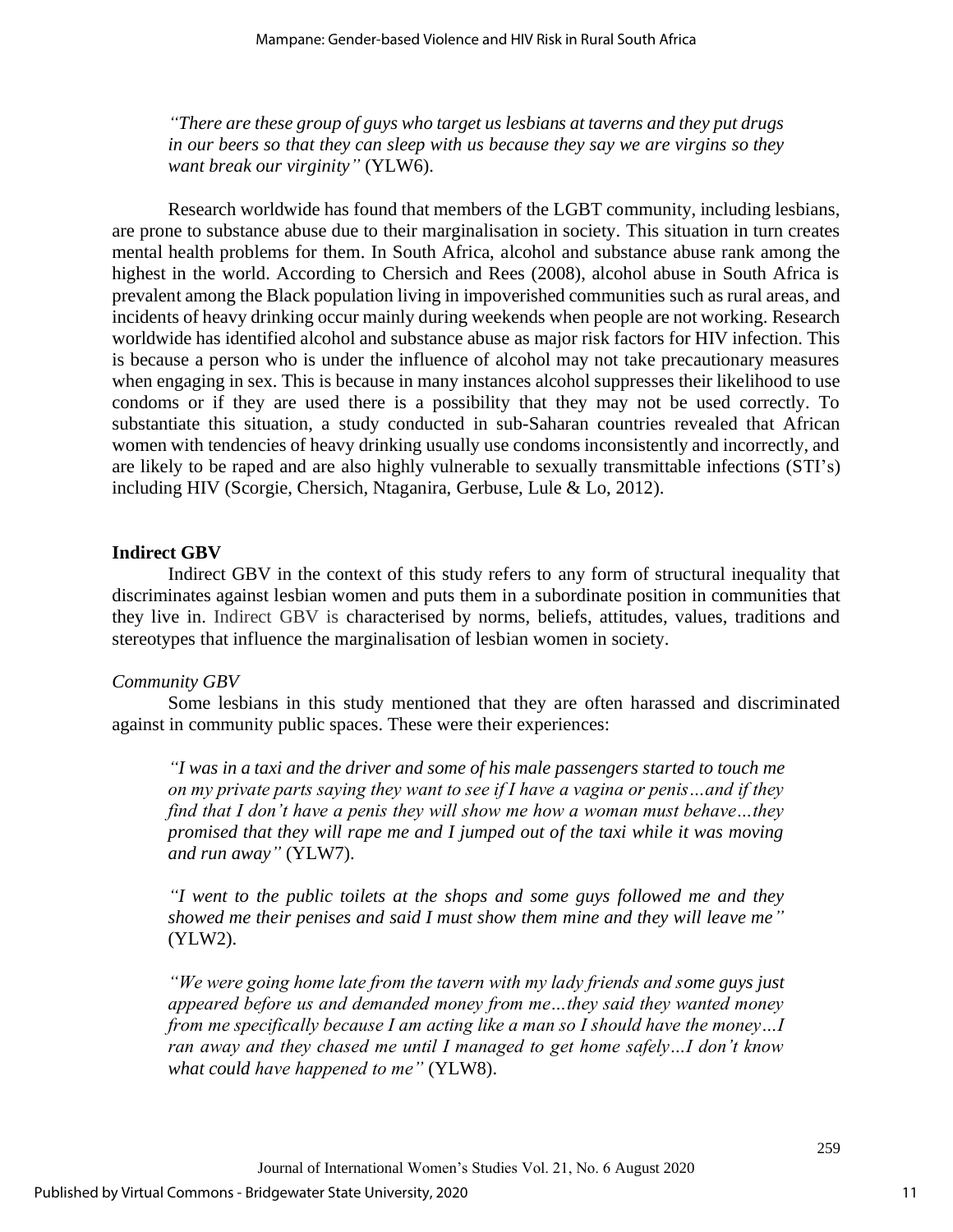These participant's experiences indicate that lesbian women are not safe in community public spaces and they are prone to sexual violence which in turn is a risk factor for HIV acquisition (Logie, Lee-Foon, Jones, Mena, Levermore, Newman, Andrinopoulos & Baral, 2016). These findings are consistent with the findings of a study conducted by Mampane (2017a) in a rural community in South Africa among members of the LGBT community who also experienced high levels of sexual violence and the risk of acquiring HIV.

# *Institutional GBV*

Some lesbian women also reported discrimination in major structures of the society. These are their experiences:

*"I went to the clinic with my new girlfriend so that we can test for HIV before we have sex and the nurse told us that why are we wasting her time because lesbians cannot get HIV because they don't have real sex…she then called other nurses and they made fun of us in front of other patients who also joined in and mocked us until we eventually decided to leave"* (YLW4).

*"My former principal at the school where I teach demanded sex from me in exchange for a promotion. I told him that I'm a lesbian and he said after I have sex with him I'll never prefer women again…I didn't get the promotion because he refused to give a recommendation and started spreading rumours about me in the school and the education district that I'm a paedophile who shouldn't be working with children and that I'm a bad example to the children"* (YLW8).

*"I was chased away from church because the church elders said I'm possessed with demons and should repent from my lesbianism…this created a lot of stress for me because I'm a spiritual person and I can't nurse my faith anymore…I'm now drinking alcohol like crazy and drowning my sorrows away because there's nothing left within my soul"* (YLW1).

*"Once my ex-boyfriend beat me up when he found out that I am a lesbian, I went to the police station but I was a laughing stock there when I told them that I'm a lesbian and they said he had the right to beat me up in order to show me right place where a woman belongs, not someone like me who wants to take the place of men…the other policeman said he wanted my numbers so he can visit me at night to show me how beautiful sex is between a man and a woman"* (YLW6).

*"I tried to approach the magistrate that I know and he said he doesn't have time to play stupid cases like mine"* (YLW6).

These experiences clearly denote how vulnerable lesbian women are in major societal structures such as health, education, religion and law enforcement. For instance, being ridiculed in health care facilities because of the misperception that lesbian women are immune from HIV inevitably denies these women services such as HIV counselling, testing, prevention, treatment, care and support. This situation in turn aggravates their susceptibility to HIV infection and those who are already infected may succumb to the disease due to lack of health care services (Logie,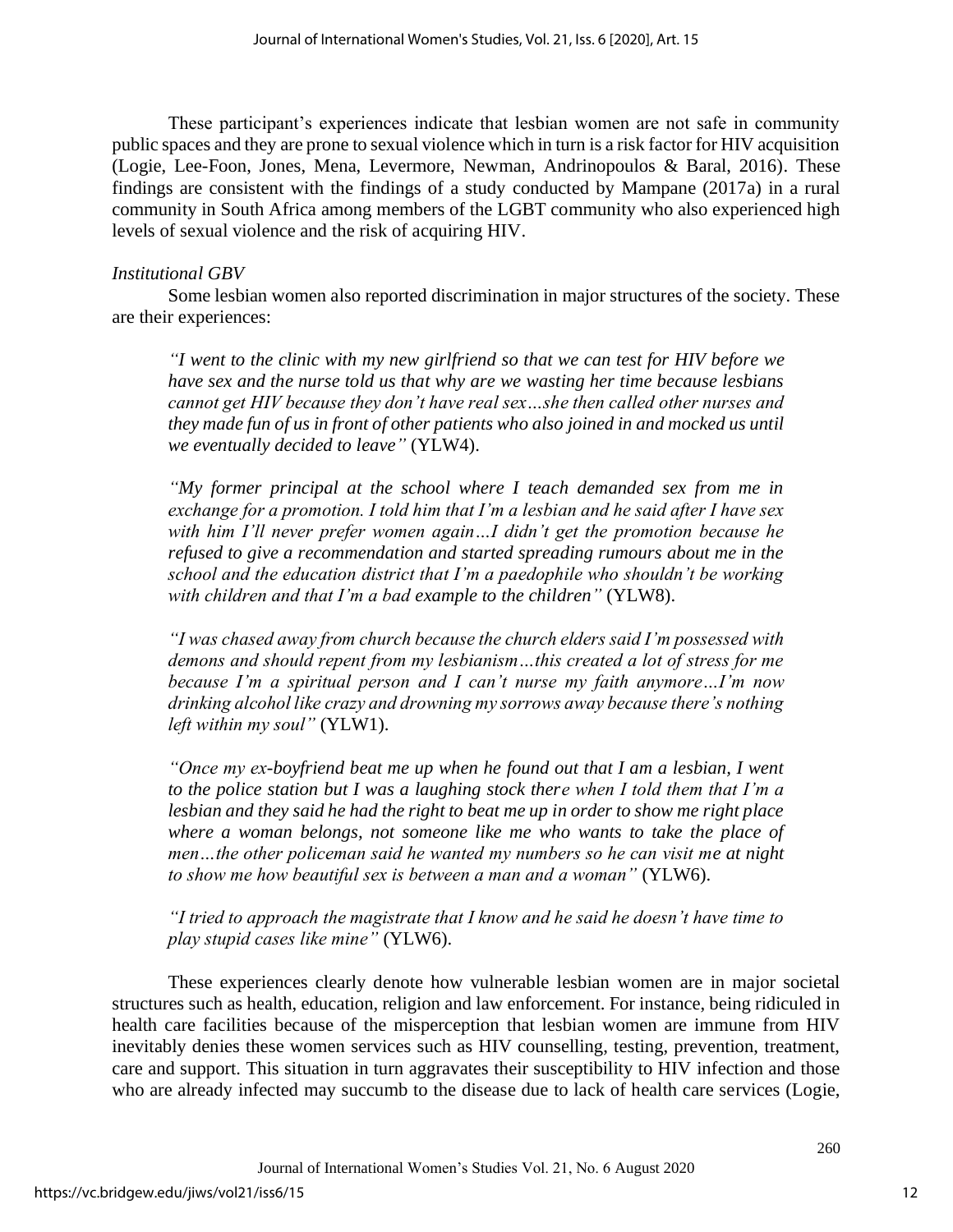Perez-Brumer, Jenkinson, Madau, Nhlengethwa & Baral, 2018). A study by Mampane (2017a) in rural villages in South Africa also found that members of the LGBT community avoid using health care facilities because of prejudice from health care practitioners.

# **Conclusion**

The risk of HIV infection among lesbian women remains to be an under-researched subject on the African continent. In light of this statement, and based on the findings of this study, it is evident that lesbian women in rural communities in South Africa are a high-risk population for HIV infection. The study argued that GBV is seen as a problem only for heterosexual women with lesbian women often being overlooked when discussing issues of GBV against women. This situation has been apparent in South African women's social mobilisation and advocacy campaigns against GBV, especially in the month of August when the country celebrates women's month. In these prominent occasions, lesbian women are conspicuously ignored and absent from the agenda.

When looking at the previous National Strategic Plans for HIV and AIDS in South Africa, prevention and treatment needs of lesbian women were also not addressed. This is attributed to the misconception that lesbian women are invulnerable and immune from HIV infection. However, this study and other studies conducted around the world, particularly in sub-Saharan Africa, have proven that there are direct and indirect factors that influence the vulnerability of young lesbian women to the risk of HIV infection. Due to the fact that homosexuality is regarded to be un-African, this study has discovered that GBV (both direct and indirect) is one of the major social determinants of health for young lesbian women in South Africa. It is revealed in this study that young lesbian women face stigmatisation and discrimination on a day-to-day basis at individual, community and societal levels. As a result, the study propounds that there is a need to implement community solidarity and social cohesion activities among members of the LGBT community in order to combat GBV and HIV in the communities that they live in. This could be achieved through community engagement activities such as community outreach campaigns and community peer education programmes. However, these community-based strategies have to be implemented through collaboration with influential structures of the society such as health care workers, educators, religious leaders and law enforcement authorities. This is because community engagement approaches have been proven to be efficacious in improving the health and wellbeing of marginalised and minority populations in underprivileged and disadvantaged communities such as rural areas.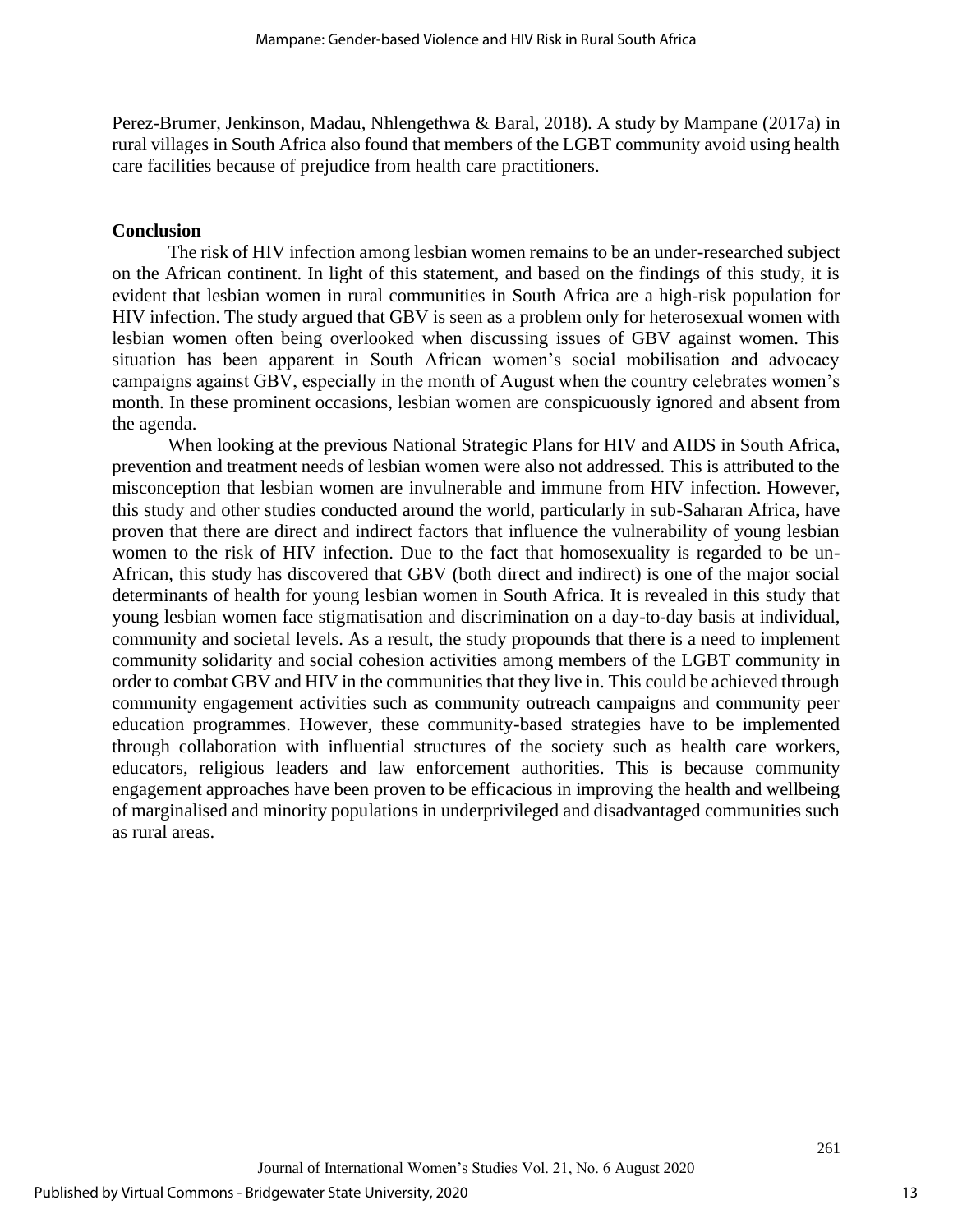# **References**

- Breen, D., Lynch, I., Nel, J. & Matthews, I. (2016). *Hate crime in transitional societies: the case of South Africa.* New York: Oxford University Press.
- Brink, H., Van Der Walt, C. & Van Rensburg, G. (2014). *Fundamentals of research methodology for health care professionals*. Cape Town: Juta.
- Cameron, E. (2009). Foreword. In Reddy, V., Sandfort, T., & Rispel, L. (Eds.), *From social silence to social science: same-sex sexuality, HIV & AIDS and gender in South Africa (*p. vii). Pretoria: HSRC Press.
- Chersich, M.F. & Rees, H.V. (2008). Vulnerability of women in southern Africa to infection with HIV: biological determinants and priority health sector interventions. *AIDS*, 22(1):27-40.
- Douglas-Vail, M. (2015). Syndemics theory and its applications to HIV/AIDS public health interventions. *International Journal of Medical Sociology and Anthropology*, 4(1):81-90.
- Duggan, M. (2017). *Heteronormativity and the inverted relationship between sociopolitical and legislative approaches to lesbian, gay and bisexual hate crime.* New York: Routledge.
- Grove, S.K., Burns, N. & Gray, J.R. (2013). *The practice of nursing research: appraisal, synthesis and generation of evidence.* Saint Louis: Elsevier Saunders.
- Higgins, J.A., Hoffman, S. & Dworkin, S.L. (2010). Rethinking gender, heterosexual men, and women's vulnerability to HIV/AIDS. *American Journal of Public Health*, 100(3):435- 445.
- Judge, M. (2018). *Blackwashing homophobia: violence and the politics of sexuality, gender and race.* New York: Routledge.
- Kotze, E. & Bowman, B. (2018). Coming-out confessions: negotiating the burden of lesbian identity politics in South Africa. *Journal of Homosexuality*, 65(1):1-18.
- Lips, H.M. (2014). *Gender: the basics*. New York: Routledge.
- Logie, C.H., Lee-Foon, N., Jones, N., Mena, K., Levermore, K., Newman, P., Andrinopoulos, K. & Baral, S. (2016). Exploring lived experiences of violence and coping among lesbian, gay, bisexual and transgender youth in Kingston, Jamaica*. International Journal of Sexual Health*, 28(4):343-353.
- Logie, C.H., Perez-Brumer, A., Jenkinson, J., Madau, V., Nhlengethwa, W. & Baral, S. (2018). Marginalization and social change processes among lesbian, gay, bisexual and transgender persons in Swaziland: implications for HIV prevention. *AIDS Care*, 30(2):33-40.
- Maleche, A. & Day, E. (2011). *Traditional cultural practices and HIV: reconciling culture and human rights.* Working Paper for the Third Meeting of the Technical Advisory Group of the Global Commission on HIV and the Law, 7–9 July 2011.
- Mampane, J.N. (2016). Factors influencing the vulnerability of women to the risk of HIVinfection in rural villages in North West province, South Africa. *Gender and Behaviour,* 14(2):7338-7346.
- Mampane, J.N. (2017a). *Guidelines for mitigating the risk of HIV-infection among Black men who have sex with men (MSM) in a rural community in South Africa,* (Unpublished doctoral dissertation), University of South Africa, Pretoria.
- Mampane, J.N. (2017b). The impact of an HIV community engagement programme among men who have sex with men in a rural community in South Africa. *Africa Journal of Nursing and Midwifery*, 19(3):1-14.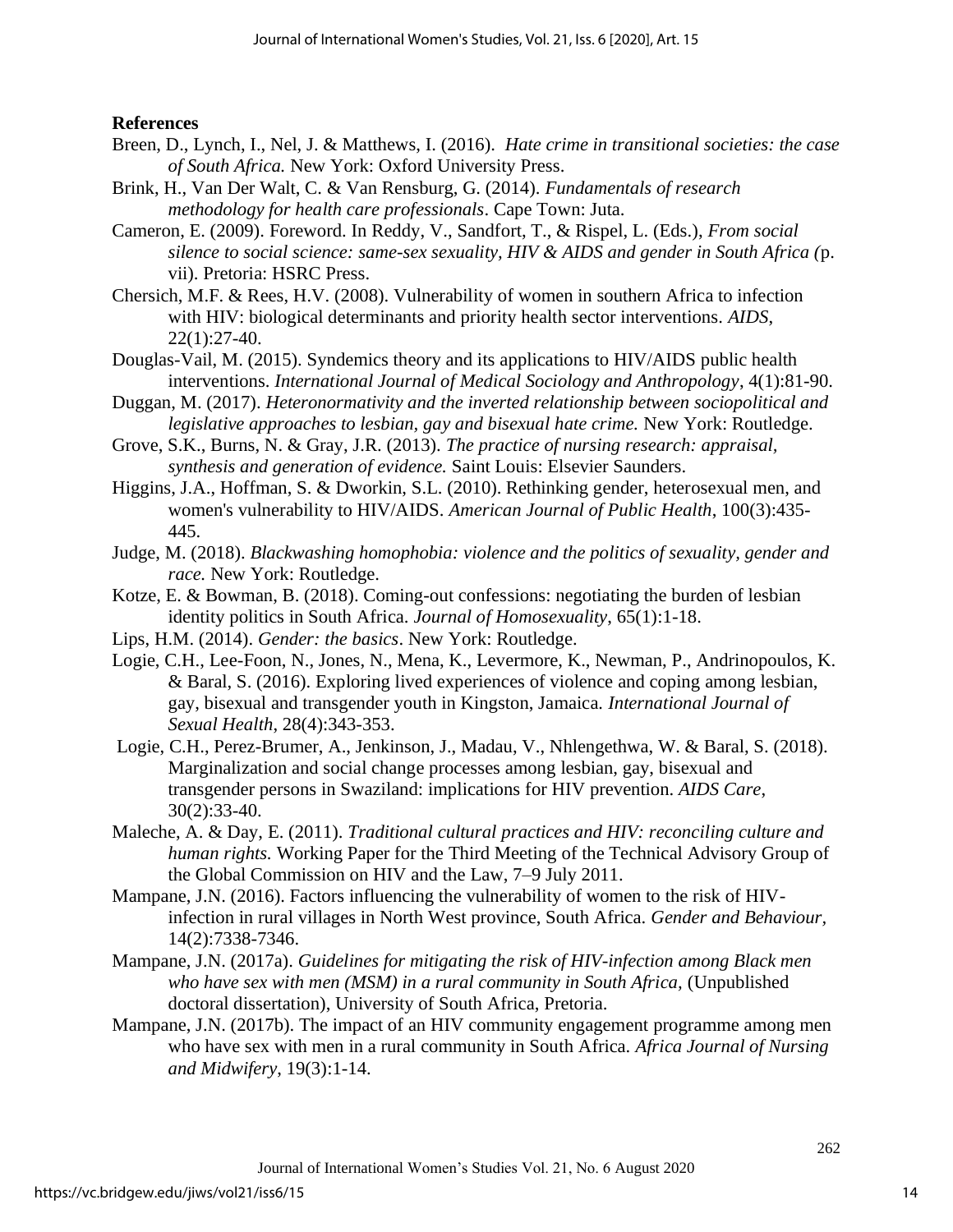- Martin, A., Kelly, A., Turquet, L. & Ross, S. (2009). *Hate crimes: the rise of 'corrective' rape in South Africa*. London: Action Aid.
- Minichiello, V., Aroni, R., & Hays, T. (2008). *In-depth interviewing: principles, techniques, analysis.* Sydney: Pearson Education.
- Mkhize, N., Bennett, J., Reddy, V. & Moletsane, R. (2010). *The country we want to live in: hate crimes and homophobia in the lives of Black lesbian South Africans.* Pretoria: HRSC Press.
- Morgan, R., Kheswa, B. & Meletse, J. (2009). *Creating memory: documenting and disseminating life stories of LGBTI people living with HIV in South Africa.* Pretoria: HSRC Press.
- Moustakas, C. (1994). *Phenomenological research methods.* London: Sage.
- National Youth Policy. (2015). *We are generation 2020*. Pretoria: The Presidency.
- Nel, J.A. & Judge, M. (2008). Exploring homophobic victimisation in Gauteng, South Africa: issues, impacts and responses. *Acta Criminologica*, 21(3):19-36.
- OUT LGBT Well-being. (2010). *Hate crimes in Gauteng Province, South Africa*. Available at: [https://www.out.org.za](https://www.out.org.za/) (accessed on 15/08/2018).
- Polit, D.F. & Beck, B.P. (2014). *Essentials of nursing research: appraising evidence for nursing practice.* Netherlands: Wolters Kluver.
- Poteat, T.C., Logie, C.H., Adams, D., Mothopeng, T., Lenoba, J., Letsie, P. & Baral, S. (2015). *Stigma, sexual health, and human rights among women who have sex with women in Lesotho. Reproductive Health Matters*, 23(46):107-116.
- Reddy, V., Sandfort, T., & Rispel, L. (Eds.). (2009). *From social silence to social science: samesex sexuality, HIV & AIDS and gender in South Africa.* Pretoria: HSRC Press.
- Roller, M.R. & Lavrakas, P.J. (2015). *Applied qualitative research design: a total quality framework approach.* New York: The Guilford Press.
- Scorgie, F., Chersich, M.F., Ntaganira, I., Gerbuse, A., Lule, F. & Lo, Y.R. (2012). Sociodemographic characteristics and behavioral risk factors of female sex workers in subsaharan Africa: a systematic review*. AIDS and Behavior*, 16(4):920–933.
- Sikweyiya, Y., Nduna, M., Shai, N. & Jewkes, R. (2017). Motivations for participating in a noninterventional gender-based violence survey in a low-income setting in South Africa. *BMC Public Health*, 17:605. [https://doi10.1186/s12889-017-4525-z.](https://doi10.1186/s12889-017-4525-z)
- Singer, M. (2009). *Introduction to syndemics: a critical systems approach to public and community health.* New Jersey: Jossey-Bass Publications.
- Singer, M., Bulled, N., Ostrach, B. & Mendenhall, E. (2017). Syndemics and the biosocial conception of health. *The Lancet*, 389(10072):941-950.
- Smith, J.A., Flowers, P. & Larkin, M. (2009). *Interpretative phenomenological analysis: theory, method and research.* London: Sage.
- Statistics South Africa. (2016). *Provincial community census 2016.* Pretoria: Statistics South Africa.
- Streubert, H.J. & Carpenter, D.R. (2011). *Qualitative research: advancing the humanistic imperative*. Philadelphia: Lippincott, Williams & Wilkins.
- Szymanski,D.M. & Henrichs-Beck, C. (2014). Exploring sexual minority women's experiences of external and internalized heterosexism and sexism and their links to coping and distress. *Sex Roles: A Journal of Research*, 70(1):28-42.
- United Nations. (2015). *Transforming our world: the 2030 agenda for sustainable development.* New York: UN.